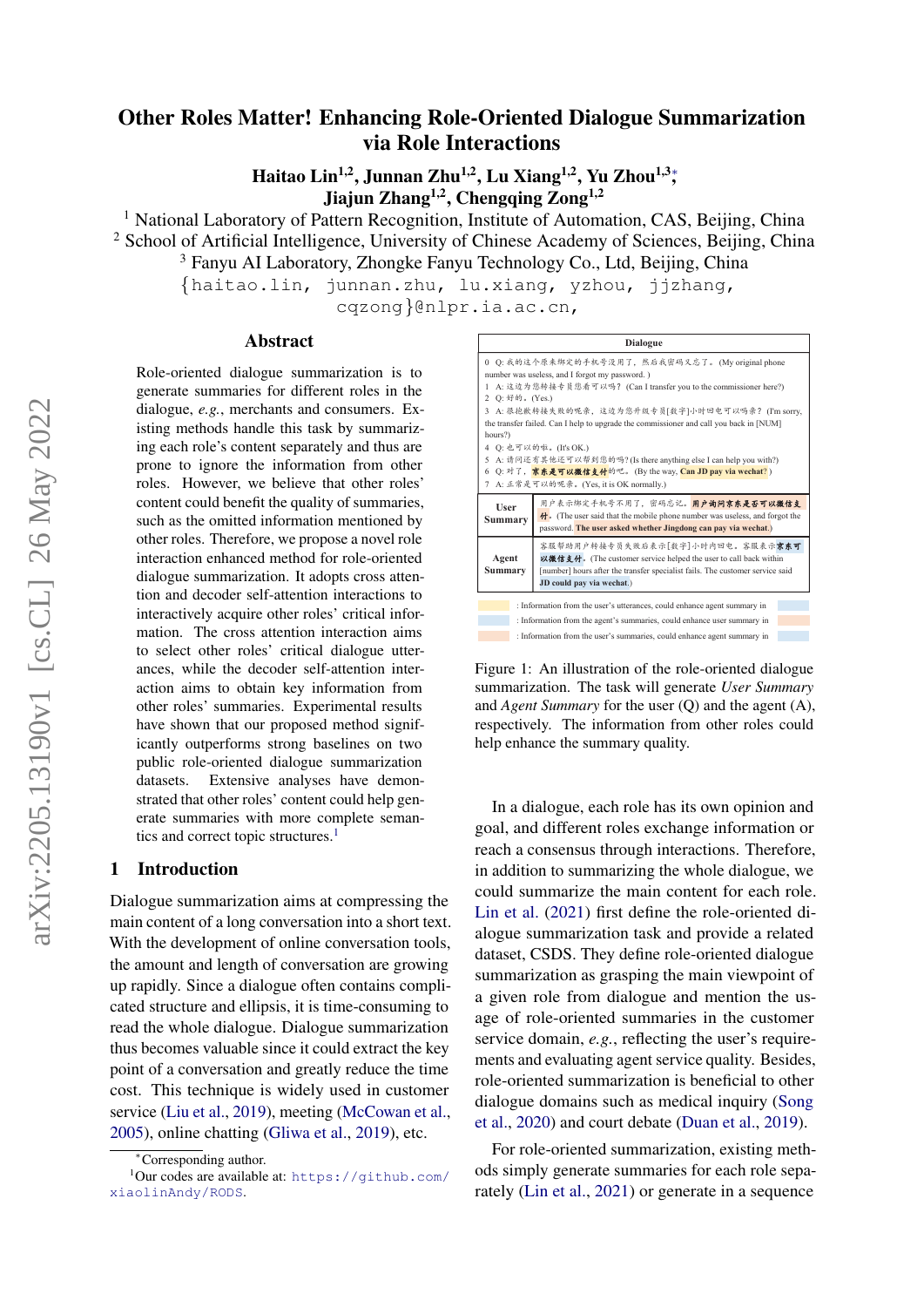labeling process [\(Song et al.,](#page-9-3) [2020\)](#page-9-3). They ignore the strong relativeness among summaries for different roles and thus fail to utilize the information from other roles to enhance the summaries. However, information from other roles is also crucial for this task. We summarize two cases where other roles' information helps:

(1) Other roles' dialogue utterances could help enhance the informativeness of summaries. In Figure [1,](#page-0-1) utterance 7 (*Yes, it is OK normally.*) is the key utterance of the agent's content, expressing a confirmation to the user's question. While only extracting it makes the agent summary ambiguous since it lacks the confirming object (*JD can pay via wechat* in blue). In this case, the agent summary needs to integrate the content from the user's utterance (utterance 6 in yellow) to enhance its informativeness.

(2) Other roles' summaries could help judge the key content in the dialogue. In a dialogue, different roles often discuss the same topic. Therefore, considering the key content of the other role could help grasp the key content of a given role. As shown in Figure [1,](#page-0-1) the user summary contains a question about the payment (in red), and the agent summary contains the response to the payment question (in blue). If the summary of one role struggles in judging whether the discussion about payment should be contained in the summary, by referring to the summary of the other role, the summarization model could be more confident to include this information in the summary.

Although we notice the importance of other roles' information, it is difficult to extract the key information from other roles through a simple multi-task framework. The main issue is that it could not judge which information from other roles is useful without modeling the interaction between different roles. Thus, in this work, we propose two interaction methods to obtain key information from other roles for enhancing role-oriented summarization. First, we apply a cross attention interaction to let each role decoder select the most useful dialogue utterances from other roles. Specifically, we calculate the Cross Attention for different roles' utterances separately and add a new Attention Divergence Loss to interactively share the cross attention distributions between different roles. Second, we apply a decoder self-attention interaction to let each role decoder obtain other roles' summary information. We develop an interactive mechanism

between decoders to consider other role summary information embedded in the decoder states. A new Role Attention module is added to each role decoder, where the attention object is the hidden states of other role decoders. At last, we use the role attention result and multiple context attention results to predict the word probability distribution of the summary. Through these two modules, the model could acquire more precise information from other roles and provide better role-oriented summaries.

To examine the effectiveness of our method, we conduct experiments on two dialogue summarization datasets [\(Lin et al.,](#page-9-2) [2021;](#page-9-2) [Song et al.,](#page-9-3) [2020\)](#page-9-3) with role-oriented summaries in different domains (customer service, medical inquiry). We apply our method on two widely-used summarization frameworks (RNN-based and Transformer-based). The results have shown that, compared with baseline systems and naive multi-task approaches, applying role interactions could significantly improve the quality of role-oriented summaries. Further analyses verify that our proposed method can help the model correctly attend to other roles' key information and generate summaries with more complete semantic and correct topic structures.

The main contributions of this paper include: (1) We are the first to enhance role-oriented dialogue summarization by focusing on other roles' key information. (2) We innovatively design two role interaction methods to obtain other roles' key information useful for generating summaries. (3) Experimental results on two datasets have shown that our method could lead to considerable improvements. Besides, our method has good generalizability since it works on multiple baseline frameworks.

## 2 Related Work

#### 2.1 Dialogue Summarization

Dialogue summarization has been studied in various domains, *e.g.*, meeting [\(McCowan et al.,](#page-9-1) [2005;](#page-9-1) [Janin et al.,](#page-8-2) [2003\)](#page-8-2), daily chatting [\(Gliwa et al.,](#page-8-0) [2019;](#page-8-0) [Chen et al.,](#page-8-3) [2021\)](#page-8-3), customer service [\(Liu](#page-9-0) [et al.,](#page-9-0) [2019;](#page-9-0) [Zou et al.,](#page-10-0) [2021\)](#page-10-0), and medical inquiry [\(Song et al.,](#page-9-3) [2020;](#page-9-3) [Krishna et al.,](#page-8-4) [2021\)](#page-8-4). Considering the particularity of dialogue, many studies try to improve the dialogue summarization performance by focusing on dialogue-specific features [\(Feng](#page-8-5) [et al.,](#page-8-5) [2021\)](#page-8-5), such as topic information [\(Chen and](#page-8-6) [Yang,](#page-8-6) [2020\)](#page-8-6), discourse structure [\(Chen and Yang,](#page-8-7) [2021\)](#page-8-7), coreference information [\(Liu et al.,](#page-9-4) [2021\)](#page-9-4)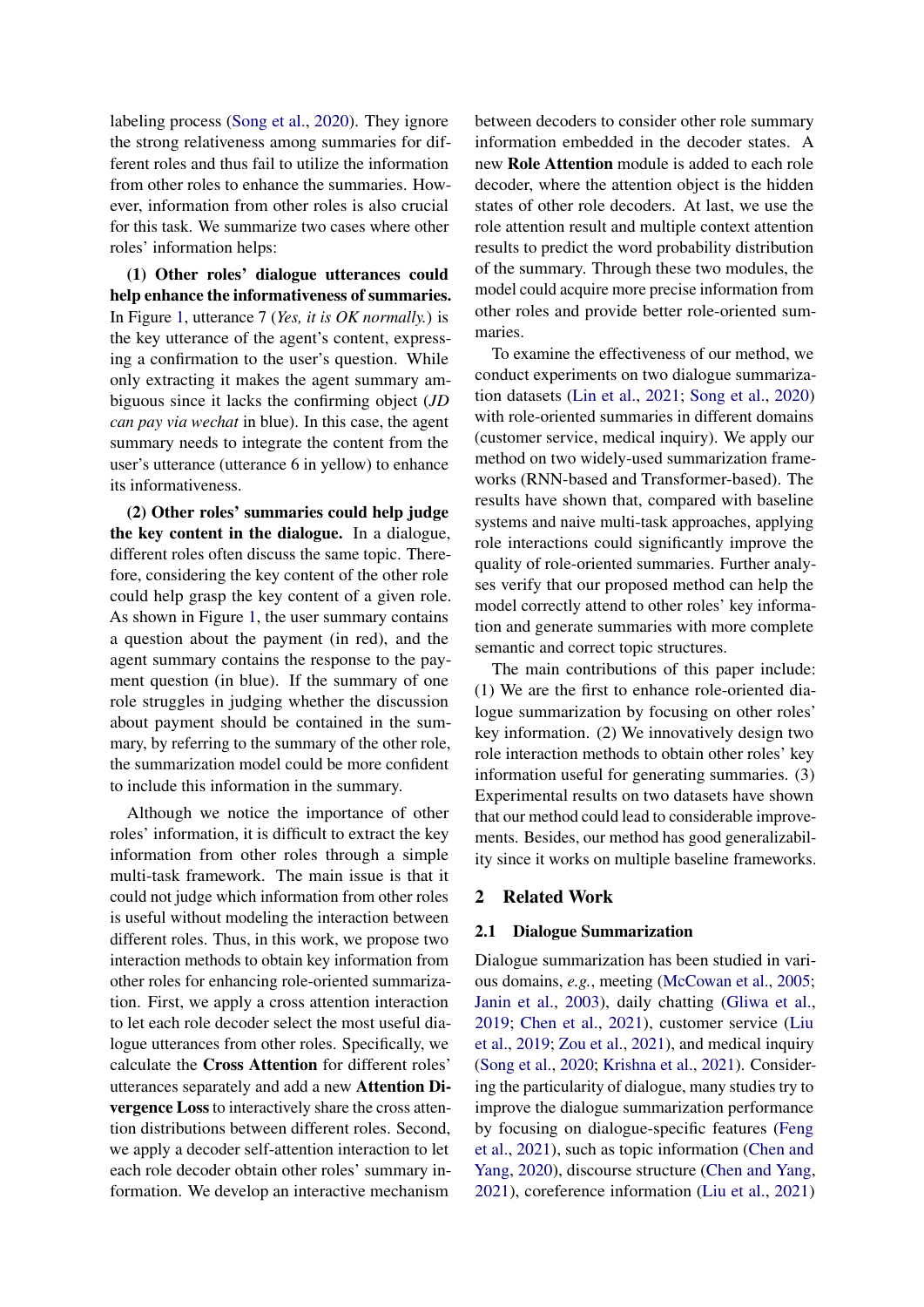and speaker information [\(Lei et al.,](#page-8-8) [2021;](#page-8-8) [Zhu et al.,](#page-10-1) [2020\)](#page-10-1).

However, all the above studies focus on summarizing the whole dialogue. Only a few studies pay attention to role-oriented summarization, which aims to summarize the main content of a single role in the dialogue. A relative task is focused meeting summarization [\(Wang and Cardie,](#page-9-5) [2013;](#page-9-5) [Mehdad et al.,](#page-9-6) [2014;](#page-9-6) [Zhong et al.,](#page-10-2) [2021\)](#page-10-2). It aims to summarize a specific part of the meeting dialogue, while role-oriented summarization focuses on a single role, and the relationship between different roles is much closer. [Tamura et al.](#page-9-7) [\(2011\)](#page-9-7) focus on contact center dialogue summarization, but they only extract salient sentences from the dialogue and do not summarize for different roles.

Due to the lack of labeled data, [Zhang et al.](#page-10-3) [\(2021\)](#page-10-3) propose an unsupervised method to generate summaries for the customer and the agent under a variational auto-encoder framework. As for supervised methods, there are only two datasets available for training. [Lin et al.](#page-9-2) [\(2021\)](#page-9-2) propose a customer service domain dataset named CSDS, where each dialogue has an overall summary and two role-oriented summaries for user and agent. They train two separate models for generating user summaries and agent summaries. [Song et al.](#page-9-3) [\(2020\)](#page-9-3) provide a medical inquiry dialogue summarization dataset where each dialogue has two extractive summaries for the patient and the doctor. They train a sequence labeling model to extract summaries for these two roles. Compared with these approaches, to the best of our knowledge, we are the first to enhance role-oriented summarization by explicitly considering other roles' critical information.

#### 2.2 Interactive Decoding

Interactive decoding is a mechanism to share information between different decoders in the decoding process. [Zhou et al.](#page-10-4) [\(2019\)](#page-10-4) propose this mechanism and use it on machine translation to simultaneously decode from both left-to-right and rightto-left. [Wang et al.](#page-9-8) [\(2019\)](#page-9-8) and [Liu et al.](#page-9-9) [\(2020\)](#page-9-9) further utilize it on more complex machine translation tasks, including multilingual translation and speech translation. In this work, we first use the interactive decoding mechanism on the summarization task to decode summaries for different roles, aiming at utilizing other roles' summary information for summarization. Besides, we also propose an interaction method on cross attention to utilize

other roles' critical dialogue utterance information.

## 3 Our Approach

## 3.1 Task Definition

Given a dialogue  $D$  containing  $m$  utterances  ${u_1, ..., u_m}$  and p speakers  $S = {s_1, ..., s_p}$ , the role-oriented summarization task aims to generate a summary  $y^k$  for each speaker  $s_k$ . Each utterance  $u_k$  consists of a speaker role  $r_k \in S$  and related content. By concatenating all the utterances and related speaker roles, we achieve the final input  ${x_1, ..., x_n}$ . Note that since both datasets used in this work have two speakers, one asking questions and one giving answers, we thus use  $y^{user}$  and  $y^{agent}$  to represent two role-oriented summaries in the following illustration<sup>[2](#page-2-0)</sup>.

## 3.2 Role Interactions

In a traditional encoder-decoder framework for dialogue summarization, the encoder hidden states represent the semantic information of input dialogue utterances, and the decoder hidden states contain the information used to generate summaries. To fully exploit the information from other roles, we apply two role interactions on the attention module of both hidden states. We present the structure of our method in Figure [2](#page-3-0) and introduce the details of interactions in the following paragraphs.

#### 3.2.1 Cross Attention Interaction

Our method is constructed based on a multi-task framework where an encoder is used to encode dialogue utterances and two role decoders (user decoder and agent decoder) are used to decode user summary and agent summary. First, the input  $\{x_1, ..., x_n\}$  is sent to an encoder (omitted in the figure for simplicity) and the encoder outputs the context hidden representation  $\{h_1, ..., h_n\}$ . In the decoding phase, to calculate the cross attention results for different roles separately, we use User Mask and Agent Mask to split the context information into user context  $H_u^{\text{enc}}$  and agent context  $H_a^{\text{enc}}$ .  $H_u^{\text{enc}}$  contains the hidden representation of all user utterances, and  $H_a^{\text{enc}}$  contains the hidden representation of all agent utterances.

The cross attention module extracts the most useful information from the context according to the temporary decoder state. Here we modify the module to attend to different role contexts separately.

<span id="page-2-0"></span> $2^2$ Here we need to point out that our method could also apply to dialogues with more than two speakers.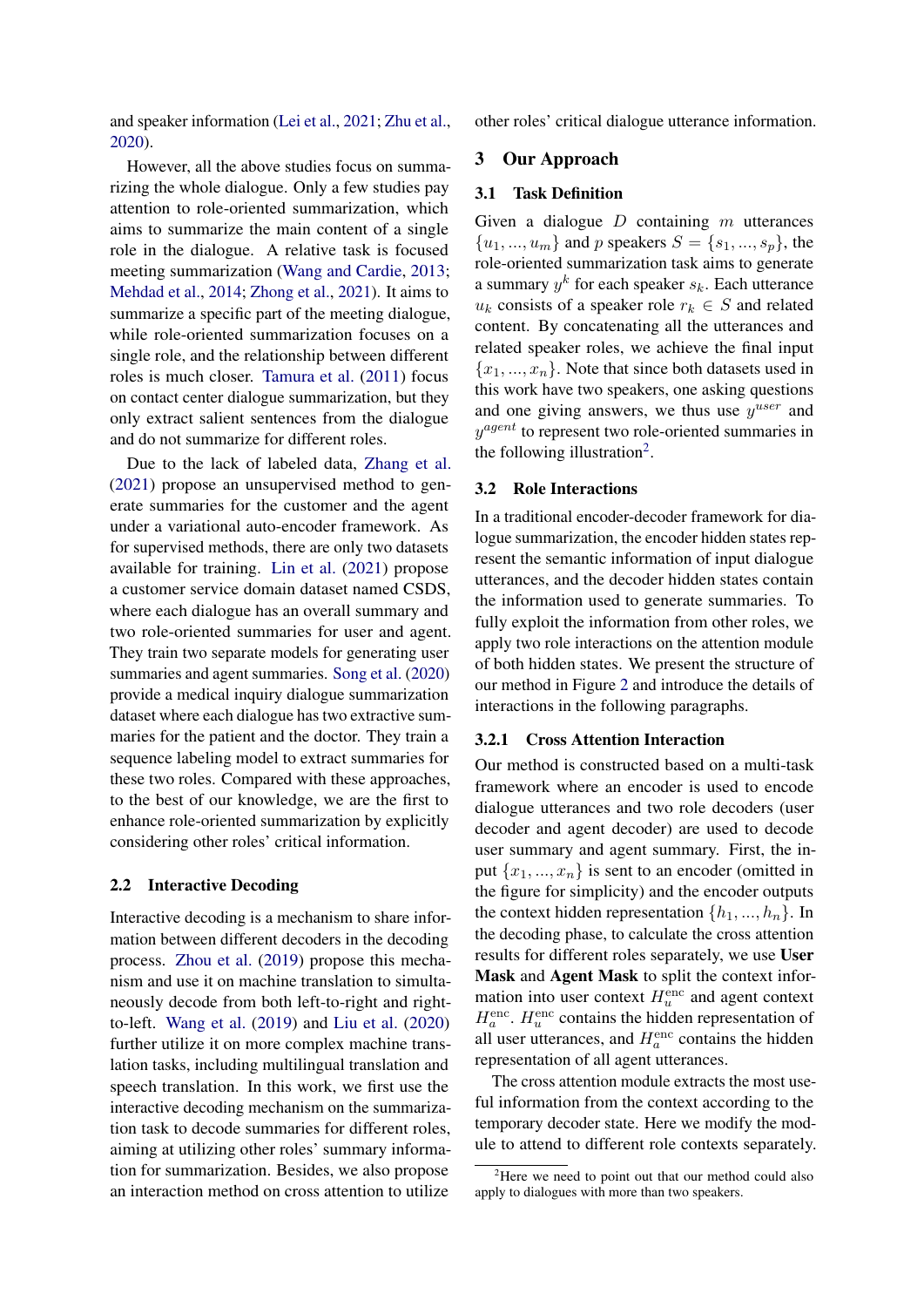<span id="page-3-0"></span>

Figure 2: The model structure of our proposed method with role interactions.

Taking user decoder as example, at step  $k$ , we use the hidden state of user decoder  $h_k^{\text{user}}$  to attend to user context  $H_u^{\text{enc}}$  and agent context  $H_a^{\text{enc}}$ , obtaining two attention distributions  $att_{u,k}^u$ ,  $att_{a,k}^u$  and context attention results  $c_{u,k}^u$ ,  $c_{a,k}^u$ . Both context results involve generating summaries. The process is the same with agent decoder, where two attention distributions are noted as  $att_{u,k}^a, att_{a,k}^a$ .

Since existing models are poor at extracting important information from other roles, it reflects in incorrect cross-role attentions  $att_{u,k}^a$  (agent decoder to user context) and  $att_{a,k}^u$  (user decoder to agent context). Meanwhile, the same-role attentions  $att_{u,k}^u$  (user decoder to user context) and  $att_{a,k}^a$  (agent decoder to agent context) are learned better since most information of role-oriented summaries comes from the given role's utterances. Thus we want to use the same-role attention to guide the cross-role attention. As different roles often discuss the same topic in one dialogue, the accumulated cross attention distribution for user decoder and agent decoder on the same role's utterances should be similar. A new Attention Divergence Loss is added to constrain this attention similarity as:

$$
\begin{aligned} \mathcal{L}_{\text{att-user}} &= \text{KL}(\text{Avg}(\text{att}_u^a)||\text{Avg}(\text{att}_u^u)) \\ \mathcal{L}_{\text{att-agent}} &= \text{KL}(\text{Avg}(\text{att}_a^u)||\text{Avg}(\text{att}_a^a)) \end{aligned}
$$

By minimizing these two losses, the agent decoder attends to user utterances as the user decoder does, and the user decoder attends to agent utterances as the agent decoder does. Two role decoders interactively learn to focus on the key information of the other role in dialogue utterances.

#### 3.2.2 Decoder Self-Attention Interaction

Since the decoder calculates the hidden states that could help predict summaries, the hidden states must contain much important information of summaries. We thus try to exploit the information embedded in other role decoders. Specifically, for user decoder, at time step  $t$ , we achieve the decoder hidden states  $h_t^{\text{user}}$  and use a **Role Attention** module to weigh the last  $t$  hidden states of agent decoder  $\{h_1^{\text{agent}}\}$  $\{a_1^{\text{agent}}, ..., h_t^{\text{agent}}\}^3$  $\{a_1^{\text{agent}}, ..., h_t^{\text{agent}}\}^3$ . The role context information  $r_t^{\text{user}}$  is obtained by adding all the agent hidden states with their weights, and it helps generate the probability of next word  $\hat{y}_t^{\text{user}}$  for user summary. The calculation formulas are given as:

$$
r_t^{\text{user}} = \text{Attn}(h_t^{\text{user}}, h_{1:t}^{\text{agent}})
$$
  

$$
p(\hat{y}_t^{\text{user}}) = \mathcal{F}(h_t^{\text{user}}, r_t^{\text{user}}, c_{u,k}^u, c_{a,k}^u)
$$

The function  $F$  includes an MLP layer to fuse different information and a softmax layer to predict the vocabulary probability distribution. The process is the same with the agent decoder, and two decoders decode interactively.

## 3.2.3 Training and Inference

In the training phase, we use the teacher-forcing method to jointly train two role decoders and use the Negative Log-Likelihood loss to optimize. The

<span id="page-3-1"></span><sup>&</sup>lt;sup>3</sup>Since two decoders decode simultaneously, at step  $t$ , the other decoder could only provide the states from step 1 to t.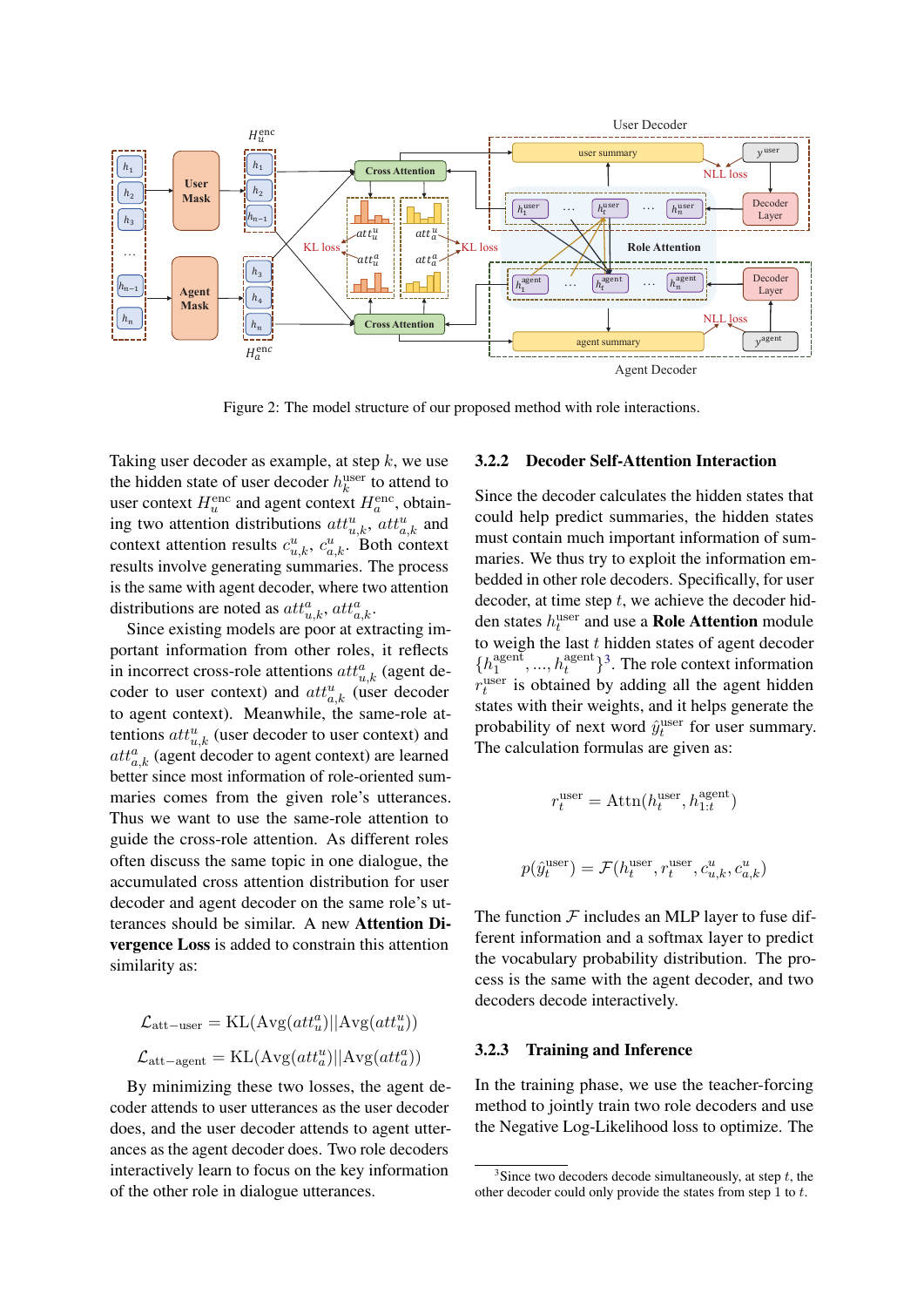NLL loss for a single sample is formulized as:

$$
\mathcal{L}_{\text{nll}} = -(\alpha \cdot \sum_{i=1}^{|y^{\text{user}}|} \log P(y_i^{\text{user}} | y_{\leq i}^{\text{user}}, y_{\leq i}^{\text{agent}}, D) +
$$

$$
(1 - \alpha) \cdot \sum_{i=1}^{|y^{\text{agent}}|} \log P(y_i^{\text{agent}} | y_{\leq i}^{\text{agent}}, y_{\leq i}^{\text{user}}, D))
$$

 $\alpha$  is a hyper-parameter for balancing the weights of different summarization tasks. Besides, we add the attention divergence loss to constrain the attention distribution, and the total loss is calculated as:

$$
\mathcal{L} = \mathcal{L}_{\text{nll}} + \beta(\mathcal{L}_{\text{att-user}} + \mathcal{L}_{\text{att-agent}})
$$

 $\beta$  is a hyper-parameter for balancing the weights of different loss functions.

In the inference phase, we also make some adjustments to beam search for our proposed method. We maintain two beams, one for user summary and one for agent summary. At each step of decoding, the  $k^{th}$  sequence of the user summary beam should consider the states in the  $k^{th}$  sequence of the agent summary beam for role attention. Once one beam has finished decoding, we keep the beam fixed and search for the other one. The beam search will finish if both beams have finished searching.

## 4 Experiments

### 4.1 Datasets

There are two dialogue summarization datasets with role-oriented summarization tasks. Thus, we evaluate the effectiveness of our proposed method on both datasets. First, we experiment on a Chinese fine-grained customer service summarization dataset named CSDS<sup>[4](#page-4-0)</sup> [\(Lin et al.,](#page-9-2) [2021\)](#page-9-2). It provides separate summaries for the user and the agent, and both may contain multiple topics. The other one is a Chinese medical inquiry summarization dataset MC<sup>[5](#page-4-1)</sup> [\(Song et al.,](#page-9-3) [2020\)](#page-9-3). Each dialogue has a summary of the patient's description and a summary of the doctor's suggestion. We note them as user summary and agent summary as well. Most of the summaries in MC are extractive, and only a few are different from dialogue scripts. Moreover, most dialogues in MC have only one topic. Comparing two

<span id="page-4-2"></span>

|                   | <b>CSDS</b> | МC     |
|-------------------|-------------|--------|
| <b>Train Size</b> | 9,101       | 29,324 |
| Val Size          | 800         | 3,258  |
| <b>Test Size</b>  | 800         | 8,146  |
| <b>Turns</b>      | 25.92       | 18.48  |
| Dial. Length      | 321.92      | 292.21 |
| User Sum. Length  | 37.28       | 22.37  |
| Agent Sum. Length | 48.08       | 95.32  |

Table 1: Statistics of CSDS and MC. All the lengths are counted on Chinese characters.

datasets, MC is easier to summarize while CSDS is more specific for role-oriented summarization and more challenging. The detailed statistics of the two datasets are given in Table [1.](#page-4-2)

## 4.2 Baselines and Experiment Settings

We apply the role interaction methods on two widely-used seq2seq models in the summarization community, including PGN [\(See et al.,](#page-9-10) [2017\)](#page-9-10) and BERTAbs [\(Liu and Lapata,](#page-9-11) [2019\)](#page-9-11). Therefore, we will introduce these two backbone models and how we apply Role Interactions to them.

#### 4.2.1 PGN-based Methods

PGN is an LSTM-based seq2seq model with a copy mechanism to copy words from the input and a coverage mechanism for constraining context attention. We set two PGN-based baselines for comparison. PGN-single is to separately train two PGN models for generating user summary and agent summary, while **PGN-multi** tries to jointly train two PGN models by sharing the same encoder. Both baselines adopt all the dialogue context as input.

To apply role interactions, we choose the output of the LSTM cell in the decoder as the query to calculate cross attention and role attention. The attention object in role attention is the output of the LSTM cell from the other decoder. Since we calculate the cross attention for different roles separately, we use a learnable gate  $p_{role}$  to control the weight of different cross attentions and add them together according to their weights to achieve the overall context attention distribution. It is also used for the copy and coverage mechanism. We set PGN-cross as adding cross attention interaction, PGN-self as adding decoder self-attention interaction, and PGN-both as adding both interactions.

#### 4.2.2 BERTAbs-based Methods

Transformer has been widely used in language understanding and generation models due to its strong representation ability and concurrency, especially

<span id="page-4-1"></span><span id="page-4-0"></span><sup>4</sup> https://github.com/xiaolinAndy/CSDS.

<sup>&</sup>lt;sup>5</sup>https://github.com/cuhksz-nlp/HET-MC. We use the official crawling script to acquire the dataset and divide some data from the training set as the validation set. Due to the website update, the data may have a slight difference compared with the version in the original paper.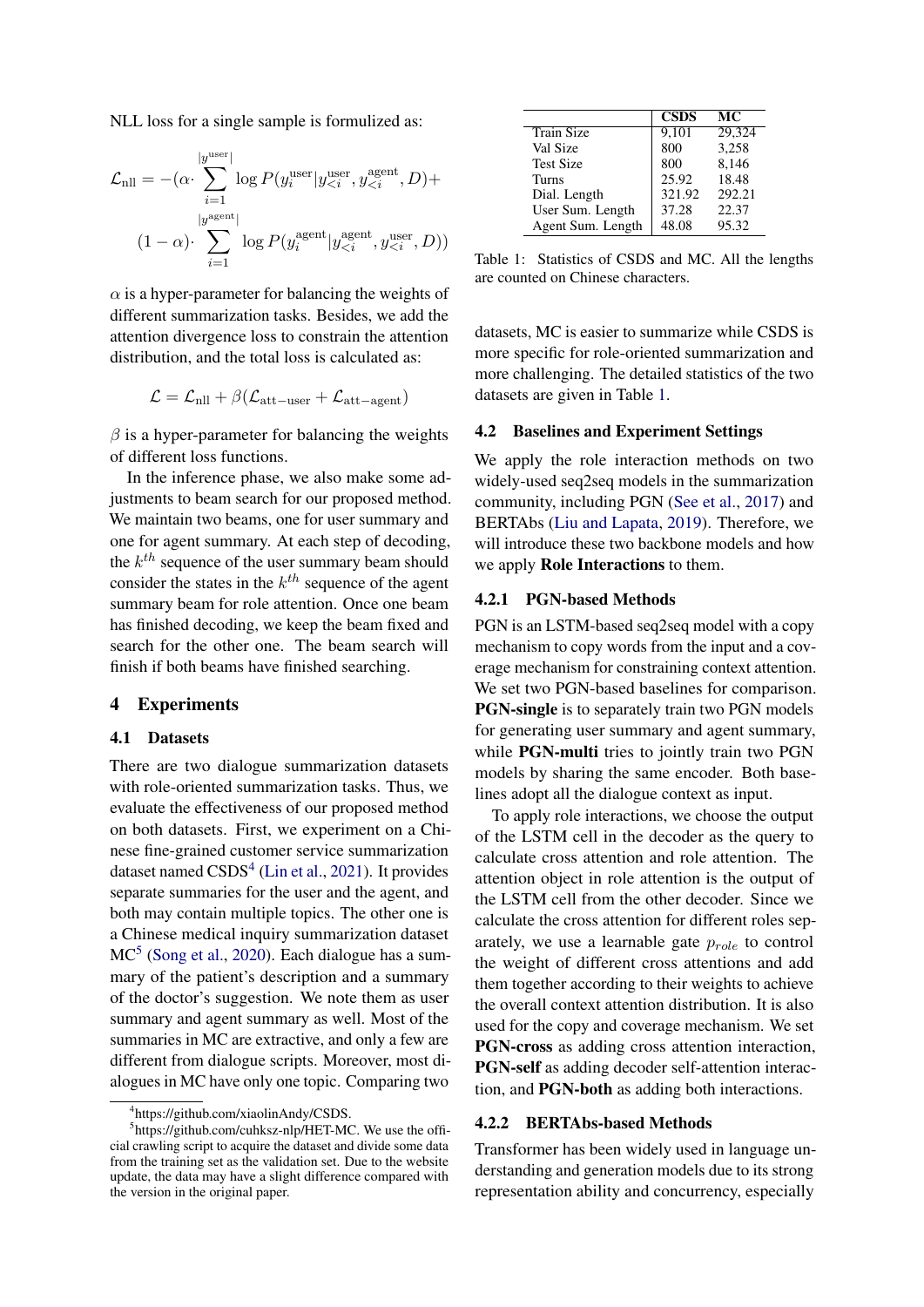in pretrained models [\(Devlin et al.,](#page-8-9) [2019;](#page-8-9) [Lewis](#page-9-12) [et al.,](#page-9-12) [2020\)](#page-9-12). Here we choose BERTAbs [\(Liu and](#page-9-11) [Lapata,](#page-9-11) [2019\)](#page-9-11) as the backbone structure since it performs well on many summarization datasets and is available for non-English languages such as Chinese. It adopts a pretrained BERT model as encoder and a transformer decoder structure to decode summaries. Both the encoder and the decoder contain six layers, and each layer contains three sub-layers (self-attention, encoder-decoder attention, feedforward). Similar with PGN-based methods, we set BERT-single and BERT-multi as two baselines.

We apply both interactions to each layer in BERTAbs. For cross attention interaction, we change the encoder-decoder attention sub-layer into two separate cross attention modules; for decoder self-attention interaction, we add the role attention module parallel with the encoder-decoder attention module. The query, key, and value of the role attention module are all the output from the self-attention sub-layer. BERT-cross, BERT-self, and BERT-both are kept the same with the settings in PGN-based methods.

## 4.2.3 Other Experiment Settings

We add the role information to the front of the utterance in each turn and concatenate all the utterances in the dialogue sequentially as the input of the model. Both  $PGN^6$  $PGN^6$  and BERTAbs<sup>[7](#page-5-1)</sup> baseline methods are adopted from publicly available codes. For PGN-based methods, we use pretrained Chi-nese word vectors provided by Tencent<sup>[8](#page-5-2)</sup>, and the vocabulary size is 10,000. While for BERTAbsbased methods, we use the base version of Chinese BERT-wwm<sup>[9](#page-5-3)</sup>. The best checkpoint is chosen based on validation set loss, and we use beam search to decode summaries on the best checkpoint with beam size 5. For choosing hyper-parameters, since the agent summary is more complex than the user summary in MC, we set  $\alpha$  to be 0.2 to give the agent summary more weight. It is set to be 0.5 for CSDS.  $\beta$  is set to be 0.5 for PGN and 0.25 for BERTAbs. The hyper-parameter settings are chosen by experimenting on the validation set. More details are given in Appendix A.

#### 4.3 Evaluation Metrics

We adopt six common automatic evaluation metrics to evaluate the summary quality. The metrics include traditional n-gram overlapping metrics, such as ROUGE [\(Lin and Hovy,](#page-9-13) [2002\)](#page-9-13), BLEU [\(Pap](#page-9-14)[ineni et al.,](#page-9-14) [2002\)](#page-9-14), and distributed representation matching metrics, including BERTScore [\(Zhang](#page-9-15) [et al.,](#page-9-15) [2020\)](#page-9-15) and MoverScore [\(Zhao et al.,](#page-10-5) [2019\)](#page-10-5). We use files2rouge toolkit to calculate the F1 score of ROUGE-1, ROUGE-2, ROUGE-L. More details of evaluation scripts are given in Appendix A.

In addition to automatic metrics, we also compare the summary quality at a fine-grained level through human evaluation. Following the human evaluation process in [Lin et al.](#page-9-2) [\(2021\)](#page-9-2), we recruit several volunteers and let them evaluate the summaries in the following aspects: (1) Informativeness: Does the generated summary correctly cover the information in the ground truth summary? (2) Non-redundancy: Does the generated summary not contain repeated, meaningless or unnecessary information? (3) Fluency: Is the generated summary well-formed, semantically complete, and easy to understand? All three aspects are evaluated at the sub-summary level<sup>[10](#page-5-4)</sup> on a three-point scale, 0 for the worst, 1 for the medium, and 2 for the best.

## 5 Results and Analysis

## 5.1 Automatic Evaluation Results

First, we present the results of automatic metrics with Student's t-test as significance test in Table [2](#page-6-0) and [3.](#page-6-1) The results are similar on the two datasets. First, the multi-task mechanism could bring some improvement than separately training on most of the metrics. However, the improvement is limited, especially for the PGN model on CSDS. After adding the enhancement of other roles' information, the performance is significantly boosted.

On CSDS, PGN-single and BERT-single are two strong baselines provided in [Lin et al.](#page-9-2)  $(2021)^{11}$  $(2021)^{11}$  $(2021)^{11}$  $(2021)^{11}$ . For PGN-based methods, the best method PGN-both utilizes two interactions and achieves 2.84 and 1.53 higher points on ROUGE-L for user summary and agent summary than PGN-single. For BERTAbs-

<span id="page-5-0"></span><sup>6</sup> https://github.com/atulkum/pointer\_summarizer

<span id="page-5-1"></span><sup>7</sup> https://github.com/nlpyang/PreSumm

<span id="page-5-2"></span><sup>8</sup> https://ai.tencent.com/ailab/nlp/en/embedding.html

<span id="page-5-3"></span><sup>9</sup> https://github.com/ymcui/Chinese-BERT-wwm

<span id="page-5-4"></span><sup>&</sup>lt;sup>10</sup>We split summaries into different topic segments, and each segment is a sub-summary, same as the process i[nLin](#page-9-2) [et al.](#page-9-2) [\(2021\)](#page-9-2).

<span id="page-5-5"></span> $11$ Note that we do not mention the baseline Fast-RL [\(Chen](#page-8-10) [and Bansal,](#page-8-10) [2018\)](#page-8-10) in [Lin et al.](#page-9-2) [\(2021\)](#page-9-2). It first extracts salient utterances and then generates summary sentences from each utterance separately, which is not available to add our proposed interaction methods.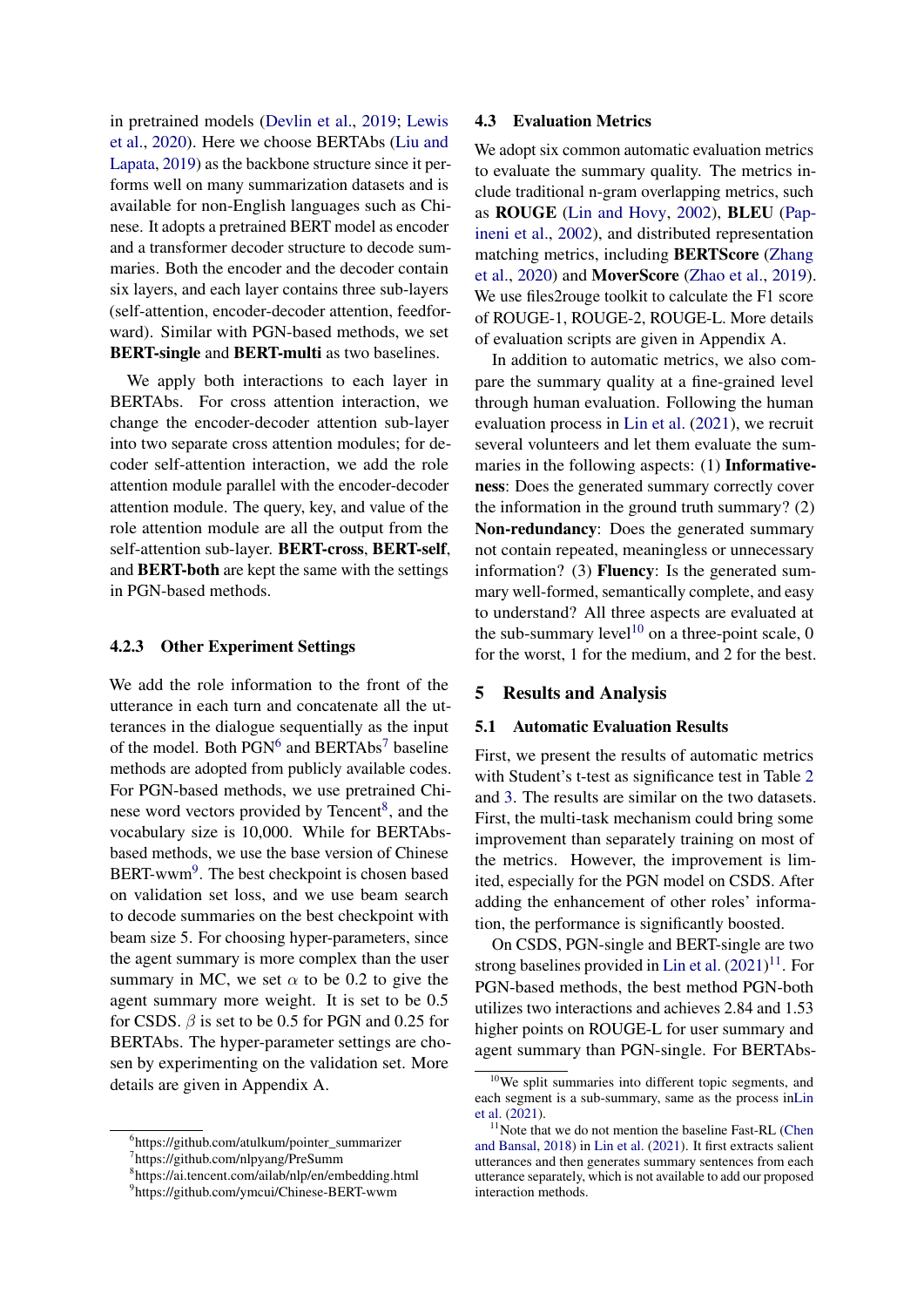<span id="page-6-0"></span>

| <b>CSDS</b>        |        | <b>ROUGE-1</b> |          | <b>ROUGE-2</b> |        | <b>ROUGE-L</b> |          | <b>BLEU</b> |        | <b>BERTScore</b> |          | <b>MoverScore</b> |
|--------------------|--------|----------------|----------|----------------|--------|----------------|----------|-------------|--------|------------------|----------|-------------------|
|                    | user   | agent          | user     | agent          | user   | agent          | user     | agent       | user   | agent            | user     | agent             |
| PGN-single         | 53.55  | 50.20          | 37.06    | 35.12          | 51.05  | 47.59          | 29.64    | 28.25       | 78.68  | 76.13            | 26.68    | 25.13             |
| PGN-multi          | 54.01  | 49.94          | 37.38    | 34.78          | 51.95  | 48.20          | 30.04    | 29.09       | 78.78  | 75.95            | 27.16    | 24.90             |
| PGN-cross          | 54.34  | 50.80          | 37.75    | 35.89          | 51.95  | 48.20          | 31.19    | 30.40       | 78.97  | 76.51            | 27.89    | 25.60             |
| PGN-self           | 55.49  | 51.00          | 38.75    | 35.70          | 53.08  | 48.52          | 31.84    | 30.47       | 79.37  | 76.48            | 27.74    | 25.55             |
| PGN-both           | 56.08* | $51.62*$       | $39.10*$ | $36.50*$       | 53.89* | $49.12*$       | $33.54*$ | 29.78*      | 79.52* | 76.74*           | $28.28*$ | $26.25*$          |
| <b>BERT-single</b> | 52.72  | 49.57          | 36.39    | 33.82          | 50.44  | 46.83          | 30.17    | 26.99       | 79.23  | 76.39            | 24.96    | 23.87             |
| BERT-multi         | 56.09  | 50.49          | 39.91    | 35.17          | 54.02  | 48.08          | 26.91    | 25.39       | 80.50  | 76.65            | 27.19    | 23.71             |
| <b>BERT-cross</b>  | 57.29  | 50.35          | 41.03    | 35.27          | 55.29  | 48.09          | 30.70    | 24.19       | 80.90  | 76.65            | 28.55    | 23.70             |
| <b>BERT-self</b>   | 56.94  | 50.96          | 40.37    | 35.24          | 54.85  | 48.40          | 30.61    | 27.13       | 80.53  | 76.80            | 28.24    | 24.83             |
| BERT-both          | 57.36* | 51.92*         | 40.70    | $36.37*$       | 55.17* | 49.52*         | $32.04*$ | $29.23*$    | 80.70  | $77.23*$         | 28.66*   | 25.48*            |

Table 2: The automatic metric results for CSDS. \* indicates that the improvement of applying two interactions (PGN-both, BERT-both) over *single* and *multi* are both statistically significant (p < 0.01).

<span id="page-6-1"></span>

| MC                  | <b>ROUGE-1</b> |        | ROUGE-2 |        | <b>ROUGE-L</b> |          | <b>BLEU</b> |        | <b>BERTScore</b>         |          | MoverScore |          |
|---------------------|----------------|--------|---------|--------|----------------|----------|-------------|--------|--------------------------|----------|------------|----------|
|                     | user           | agent  | user    | agent  | user           | agent    | user        | agent  | user                     | agent    | user       | agent    |
| (Song et al., 2020) | 92.80          | 83.31  | 88.97   | 75.48  | 92.80          | 83.29    | -           |        | $\overline{\phantom{0}}$ |          | -          | -        |
| PGN-single          | 94.83          | 82.63  | 94.32   | 77.83  | 94.78          | 81.51    | 87.66       | 68.10  | 97.60                    | 91.74    | 90.28      | 67.95    |
| PGN-multi           | 94.58          | 83.16  | 93.98   | 78.33  | 94.53          | 81.96    | 87.23       | 69.96  | 97.49                    | 91.92    | 89.87      | 68.42    |
| PGN-cross           | 95.12          | 83.40  | 94.63   | 78.60  | 95.07          | 82.18    | 87.99       | 69.61  | 97.75                    | 92.07    | 90.73      | 69.06    |
| PGN-self            | 95.08          | 83.17  | 94.59   | 78.48  | 95.04          | 82.00    | 87.90       | 69.29  | 97.70                    | 91.99    | 90.64      | 68.54    |
| PGN-both            | 95.11*         | 83.48* | 94.59*  | 78.73* | 95.06*         | 82.28*   | 87.82*      | 69.63  | 97.71*                   | $92.15*$ | $90.66*$   | $69.24*$ |
| <b>BERT-single</b>  | 95.13          | 81.66  | 94.50   | 76.73  | 95.08          | 80.42    | 87.20       | 64.09  | 97.86                    | 91.71    | 90.31      | 68.29    |
| BERT-multi          | 95.18          | 81.20  | 94.61   | 76.37  | 95.13          | 79.97    | 87.38       | 64.83  | 97.90                    | 91.51    | 90.71      | 67.55    |
| <b>BERT-cross</b>   | 95.18          | 81.75  | 94.61   | 77.04  | 95.13          | 80.55    | 87.40       | 65.63  | 97.89                    | 91.70    | 90.67      | 68.28    |
| <b>BERT-self</b>    | 95.18          | 81.61  | 94.61   | 77.01  | 95.13          | 80.49    | 87.37       | 65.01  | 97.89                    | 91.72    | 90.69      | 68.37    |
| <b>BERT-both</b>    | 95.19          | 82.11* | 94.63   | 77.49* | 95.14          | $80.92*$ | 87.40       | 65.40* | 97.90                    | 91.91*   | 90.72      | 68.95*   |

Table 3: The automatic metric results for MC. \* represents the same with the one in Table [2.](#page-6-0)

based methods, the improvements are even greater, which are 4.73 and 2.69. We also conduct ablation studies by only applying one interaction (*-cross* or *-self*). Both settings show promising improvement over the *single* and *multi* baselines on nearly all the metrics, demonstrating the effectiveness of each interaction method. In comparison, applying two interactions together yields the best result on the majority of metrics.

The circumstance is similar on MC. User summarization is relatively simple on MC, and the baseline methods could achieve high performance (5.35 points of ROUGE-2 higher than the best perfor-mance in the original paper [\(Song et al.,](#page-9-3) [2020\)](#page-9-3)). Despite this, both cross attention interaction and decoder self-attention interaction could still increase the performance of user summary a bit. Additionally, the improvement on agent summary is more significant. PGN-both method achieves 0.90 points of ROUGE-2 and 1.29 points of MoverScore improvement, while BERT-both achieves 0.76 points of ROUGE-2 and 0.66 points of MoverScore improvement. PGN-both also beats the best result in the original paper on most of the metrics, which uses additional information such as hospital department and disease name. In conclusion, our proposed two interaction methods could bring remarkable improvement on different backbone structures

<span id="page-6-3"></span>

| <b>CSDS</b>       | Info          | Non-Red      | Flu       | Overall      |
|-------------------|---------------|--------------|-----------|--------------|
| PGN-multi         | 0.69/0.65     | 0.54/0.55    | 0.70/0.79 | 0.64/0.66    |
| PGN-both          | 0.66/0.69     | $0.58/0.59*$ | 0.73/0.81 | $0.66/0.70*$ |
| <b>BERT-multi</b> | 0.58/0.56     | 0.66/0.61    | 0.84/0.87 | 0.69/0.68    |
| <b>BERT-both</b>  | $0.62*/0.60*$ | 0.62/0.60    | 0.85/0.87 | 0.70/0.69    |

Table 4: The human evaluation results for CSDS. Two values in each block represent user summary and agent summary. All the values are in range 0 to 1. \* indicates that the improvement of applying two interactions over the *multi* baseline is statistically significant ( $p < 0.05$ ).

and different datasets.

### 5.2 Human Evaluation Results

To evaluate the summary quality at a more finegrained level, we compare the summaries from different models according to the pre-defined three aspects: informativeness, non-redundancy, fluency. Since the multi-task framework works better than the single baseline, we directly compare it with applying both interactions. As CSDS is more challenging for this task, we randomly select 100 samples from the test set and obtain the outputs of two baseline methods (PGN-multi and BERT-multi) and two interaction methods (PGN-both and BERTboth). We recruit three volunteers and train them on the evaluation rules<sup>[12](#page-6-2)</sup>. Then we let them evaluate the generated summaries according to the ground

<span id="page-6-2"></span> $12$ More details are in Appendix C with ethical concerns.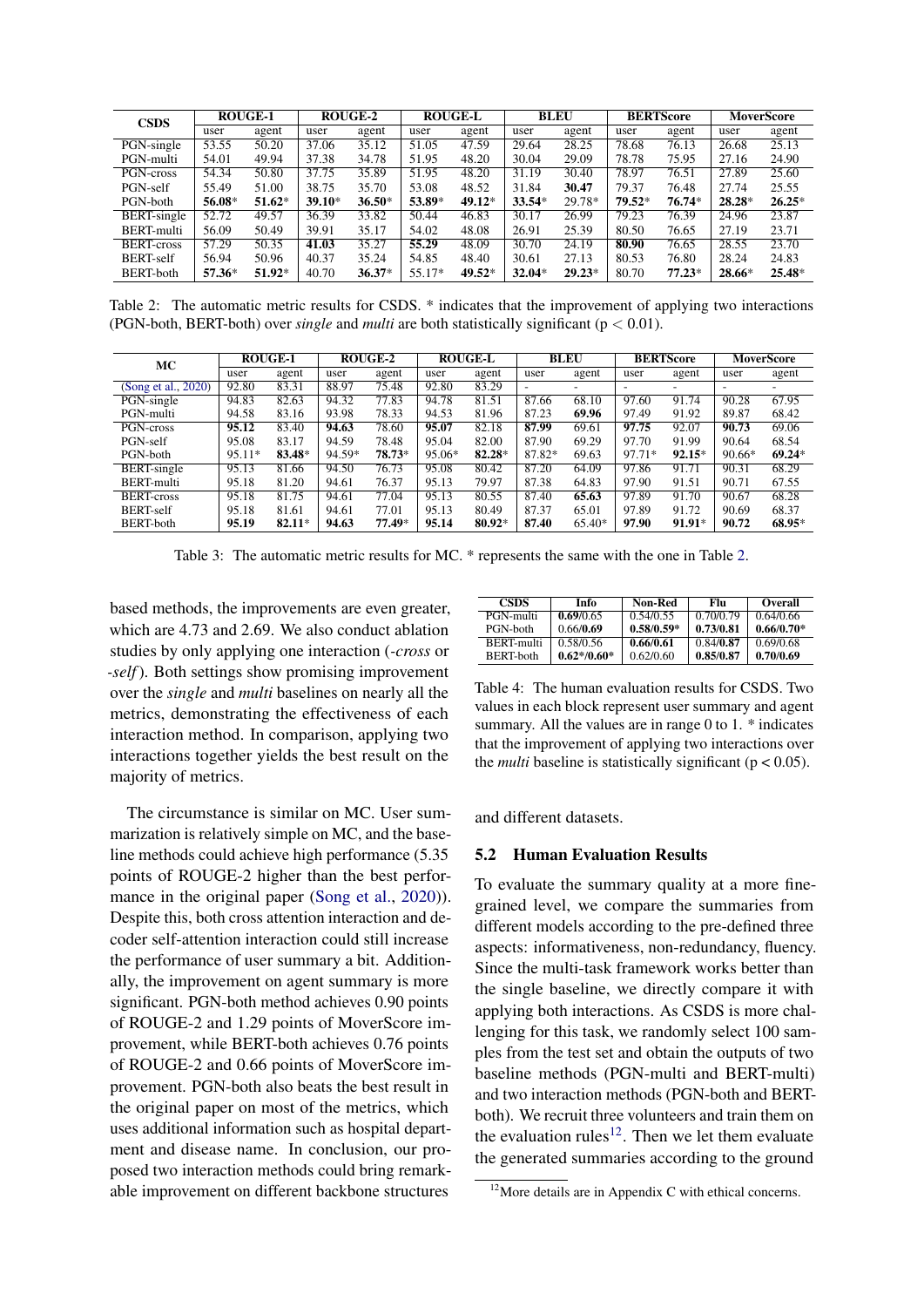<span id="page-7-1"></span>

| <b>CSDS</b> | ROUGE-1     | ROUGE-2     | ROUGE-L     | <b>BLEU</b> | <b>BERTScore</b> | <b>MoverScore</b> |
|-------------|-------------|-------------|-------------|-------------|------------------|-------------------|
|             | Type A/B    | Type A/B    | Type A/B    | Type A/B    | Type A/B         | Type A/B          |
| PGN-multi   | 55.13/59.45 | 37.76/41.22 | 52.73/56.20 | 30.66/28.29 | 76.40/77.64      | 23.74/25.47       |
| PGN-both    | 56.00/62.28 | 38.58/43.88 | 53.66/58.99 | 31,06/29.14 | 76.84/78.59      | 24.41/27.15       |
| BERT-multi  | 46.59/50.07 | 32.33/34.59 | 44.49/47.65 | 23.45/26.37 | 75.03/75.64      | 22.47/24.34       |
| BERT-both   | 50.96/54.62 | 35.72/37.93 | 48.82/51.93 | 27.47/30.10 | 76.27/76.94      | 24.19/26.17       |

Table 5: The performance on different types of samples. Type A represents agent summaries that need to be integrated, and Type B represents for those that do not. Here all the metrics here are recall scores except for BLEU and MoverScore since they do not have a recall version. We use their available results instead.

truth and the original dialogue in the three aspects. We run the inter-annotator agreement study on three volunteers' scores, and obtain a reasonable kappa score, 0.48 on average. We also calculate an "Overall" metric by averaging the results of all three aspects to represent the summary quality in general. We normalize the result into 0 to 1 and present it in Table [4.](#page-6-3)

The result shows different trends on two backbone structures. For the PGN model, applying interactions could largely reduce the redundancy of both user and agent summary, with a comparable performance of informativeness. Besides, it also improves the fluency of the two summaries. For the BERTAbs model, the interaction method significantly improves the informativeness while the redundancy also increases a bit. The difference exists because BERTAbs prefers to generate short summaries. Thus, considering information from other roles could help generate more useful information but also induce some redundant text. In contrast, PGN tends to generate lengthy summaries. When considering information from other roles, it first tries to discard the redundant texts and only retains more important ones. The fluency improvement on both methods proves that other roles' information helps generate more semantically complete summaries. Considering the overall metric, we conclude that our proposed interaction method is also effective through human evaluation.

## 5.3 Further Analysis

Agent Summary Completeness Analysis The agent summary often suffers semantic incompleteness due to missing key information from other roles [\(Lin et al.,](#page-9-2) [2021\)](#page-9-2). Since our proposed role interactions aim at extracting other roles' key information, we wonder whether they work on these incomplete cases. Following the settings in [Lin](#page-9-2) [et al.](#page-9-2) [\(2021\)](#page-9-2), we compare the summary quality of samples that need to integrate other roles' information and those that do not need separately<sup>[13](#page-7-0)</sup>. The result in Table [5](#page-7-1) shows that the interaction method could actually help improve the performance on samples that need to integrate. Besides, samples that do not need also get improved. We believe that it is because considering other roles' information could also help extract critical content from the role's own utterances as well.

Topic Structural Summary Analysis Since we assume that role interactions could help generate better summaries by sharing the same discussion topic, we wonder whether the summaries generated by our methods could include the correct topic structure. More specifically, we want to find out the performance of our methods on summarizing each topic. Following the evaluation method in [\(Lin et al.,](#page-9-2) [2021\)](#page-9-2), we treat each sentence in the summary as a sub-summary for a single topic and calculate the number of matching sub-summaries with the reference by a ROUGE-L-based matching algorithm. We calculate the precision, recall, and F1 scores of correctly matched sub-summary ratios and present them in Table [6.](#page-8-11) The result shows that two role interaction methods achieve higher recall and F1 scores on sub-summary matching. It proves that role interactions could help the model grasp the discussion topic in the dialogue and generate a more accurate summary for each topic.

We also present an example in Appendix B to prove the effectiveness of our proposed role interaction method.

## 6 Conclusion and Future Work

In this paper, we focus on the role-oriented dialogue summarization task. To fully exploit the information from other roles, we propose two role interaction methods on cross attention and decoder

<span id="page-7-0"></span> $13$ It is judged by considering whether the summary needs to refer to other roles' utterances, which is already labeled in CSDS.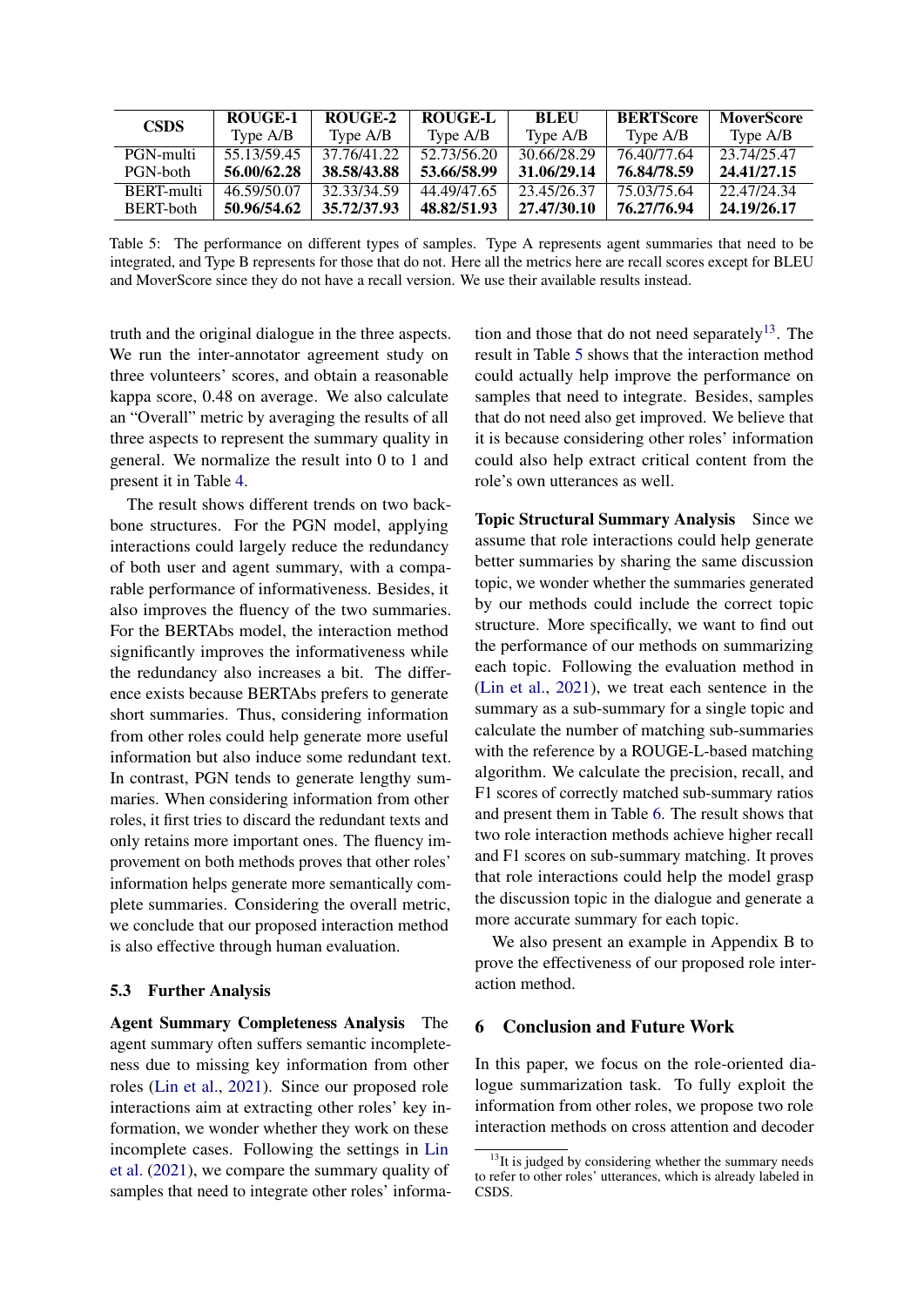<span id="page-8-11"></span>

| <b>Methods</b>    | <b>Precison</b> | Recall      | -61         |
|-------------------|-----------------|-------------|-------------|
| PGN-multi         | 28.61/18.86     | 28.87/19.67 | 28.74/19.27 |
| PGN-both          | 31.79/21.06     | 30.85/21.58 | 31.31/21.32 |
| <b>BERT-multi</b> | 40.16/23.99     | 30.26/18.81 | 34.51/21.09 |
| <b>BERT-both</b>  | 37.37/22.09     | 32.17/20.66 | 34.57/21.35 |

Table 6: Sub-summary matching ratio for baselines and our methods. Two values in each block represents user summary and agent summary.

self-attention. The cross attention interaction calculates the context information for different roles separately and uses same-role attention to guide cross-role attention. The decoder self-attention interaction adds a role attention module to attend to other role decoder states interactively. Experiments on two dialogue summarization datasets prove that both interactions perform significantly better than strong baseline methods. Adding role interactions also helps generate summaries with complete semantics and correct topic structure. In the future, we will try to apply this method to other dialogue-related tasks and conduct more experiments on stronger summarization methods.

## Acknowledgements

We thank all volunteers for their great help on the evaluation, and all anonymous reviewers' suggestions are very appreciated. The research work described in this paper has been partially supported by the National Key Research and Development Program of China under Grant No. 2020AAA0108600 and the Natural Science Foundation of China under Grant No. 62106263.

## **References**

- <span id="page-8-6"></span>Jiaao Chen and Diyi Yang. 2020. [Multi-view sequence](https://doi.org/10.18653/v1/2020.emnlp-main.336)[to-sequence models with conversational structure](https://doi.org/10.18653/v1/2020.emnlp-main.336) [for abstractive dialogue summarization.](https://doi.org/10.18653/v1/2020.emnlp-main.336) In *Proceedings of the 2020 Conference on Empirical Methods in Natural Language Processing (EMNLP)*, pages 4106–4118, Online. Association for Computational Linguistics.
- <span id="page-8-7"></span>Jiaao Chen and Diyi Yang. 2021. [Structure-aware ab](https://doi.org/10.18653/v1/2021.naacl-main.109)[stractive conversation summarization via discourse](https://doi.org/10.18653/v1/2021.naacl-main.109) [and action graphs.](https://doi.org/10.18653/v1/2021.naacl-main.109) In *Proceedings of the 2021 Conference of the North American Chapter of the Association for Computational Linguistics: Human Language Technologies*, pages 1380–1391, Online. Association for Computational Linguistics.
- <span id="page-8-10"></span>Yen-Chun Chen and Mohit Bansal. 2018. [Fast abstrac](https://doi.org/10.18653/v1/P18-1063)[tive summarization with reinforce-selected sentence](https://doi.org/10.18653/v1/P18-1063) [rewriting.](https://doi.org/10.18653/v1/P18-1063) In *Proceedings of the 56th Annual Meeting of the Association for Computational Linguis-*

*tics (Volume 1: Long Papers)*, pages 675–686, Melbourne, Australia. Association for Computational Linguistics.

- <span id="page-8-3"></span>Yulong Chen, Yang Liu, Liang Chen, and Yue Zhang. 2021. [DialogSum: A real-life scenario dialogue](https://doi.org/10.18653/v1/2021.findings-acl.449) [summarization dataset.](https://doi.org/10.18653/v1/2021.findings-acl.449) In *Findings of the Association for Computational Linguistics: ACL-IJCNLP 2021*, pages 5062–5074, Online. Association for Computational Linguistics.
- <span id="page-8-9"></span>Jacob Devlin, Ming-Wei Chang, Kenton Lee, and Kristina Toutanova. 2019. [BERT: Pre-training of](https://doi.org/10.18653/v1/N19-1423) [deep bidirectional transformers for language under](https://doi.org/10.18653/v1/N19-1423)[standing.](https://doi.org/10.18653/v1/N19-1423) In *Proceedings of the 2019 Conference of the North American Chapter of the Association for Computational Linguistics: Human Language Technologies, Volume 1 (Long and Short Papers)*, pages 4171–4186, Minneapolis, Minnesota. Association for Computational Linguistics.
- <span id="page-8-1"></span>Xinyu Duan, Yating Zhang, Lin Yuan, Xin Zhou, Xiaozhong Liu, Tianyi Wang, Ruocheng Wang, Qiong Zhang, Changlong Sun, and Fei Wu. 2019. [Le](https://doi.org/10.1145/3357384.3357940)[gal summarization for multi-role debate dialogue](https://doi.org/10.1145/3357384.3357940) [via controversy focus mining and multi-task learn](https://doi.org/10.1145/3357384.3357940)[ing.](https://doi.org/10.1145/3357384.3357940) In *Proceedings of the 28th ACM International Conference on Information and Knowledge Management*, CIKM '19, page 1361–1370, New York, NY, USA. Association for Computing Machinery.
- <span id="page-8-5"></span>Xiachong Feng, Xiaocheng Feng, and Bing Qin. 2021. A survey on dialogue summarization: Recent advances and new frontiers. *arXiv preprint arXiv:2107.03175*.
- <span id="page-8-0"></span>Bogdan Gliwa, Iwona Mochol, Maciej Biesek, and Aleksander Wawer. 2019. [SAMSum corpus: A](https://doi.org/10.18653/v1/D19-5409) [human-annotated dialogue dataset for abstractive](https://doi.org/10.18653/v1/D19-5409) [summarization.](https://doi.org/10.18653/v1/D19-5409) In *Proceedings of the 2nd Workshop on New Frontiers in Summarization*, pages 70–79, Hong Kong, China. Association for Computational Linguistics.
- <span id="page-8-2"></span>Adam Janin, Don Baron, Jane Edwards, Dan Ellis, David Gelbart, Nelson Morgan, Barbara Peskin, Thilo Pfau, Elizabeth Shriberg, Andreas Stolcke, et al. 2003. The icsi meeting corpus. In *2003 IEEE International Conference on Acoustics, Speech, and Signal Processing, 2003. Proceedings.(ICASSP'03).*, volume 1, pages I–I. IEEE.
- <span id="page-8-4"></span>Kundan Krishna, Sopan Khosla, Jeffrey Bigham, and Zachary C. Lipton. 2021. [Generating SOAP notes](https://doi.org/10.18653/v1/2021.acl-long.384) [from doctor-patient conversations using modular](https://doi.org/10.18653/v1/2021.acl-long.384) [summarization techniques.](https://doi.org/10.18653/v1/2021.acl-long.384) In *Proceedings of the 59th Annual Meeting of the Association for Computational Linguistics and the 11th International Joint Conference on Natural Language Processing (Volume 1: Long Papers)*, pages 4958–4972, Online. Association for Computational Linguistics.
- <span id="page-8-8"></span>Yuejie Lei, Yuanmeng Yan, Zhiyuan Zeng, Keqing He, Ximing Zhang, and Weiran Xu. 2021. [Hierarchical](https://doi.org/10.1109/ICASSP39728.2021.9414547) [speaker-aware sequence-to-sequence model for dia](https://doi.org/10.1109/ICASSP39728.2021.9414547)[logue summarization.](https://doi.org/10.1109/ICASSP39728.2021.9414547) In *ICASSP 2021 - 2021 IEEE*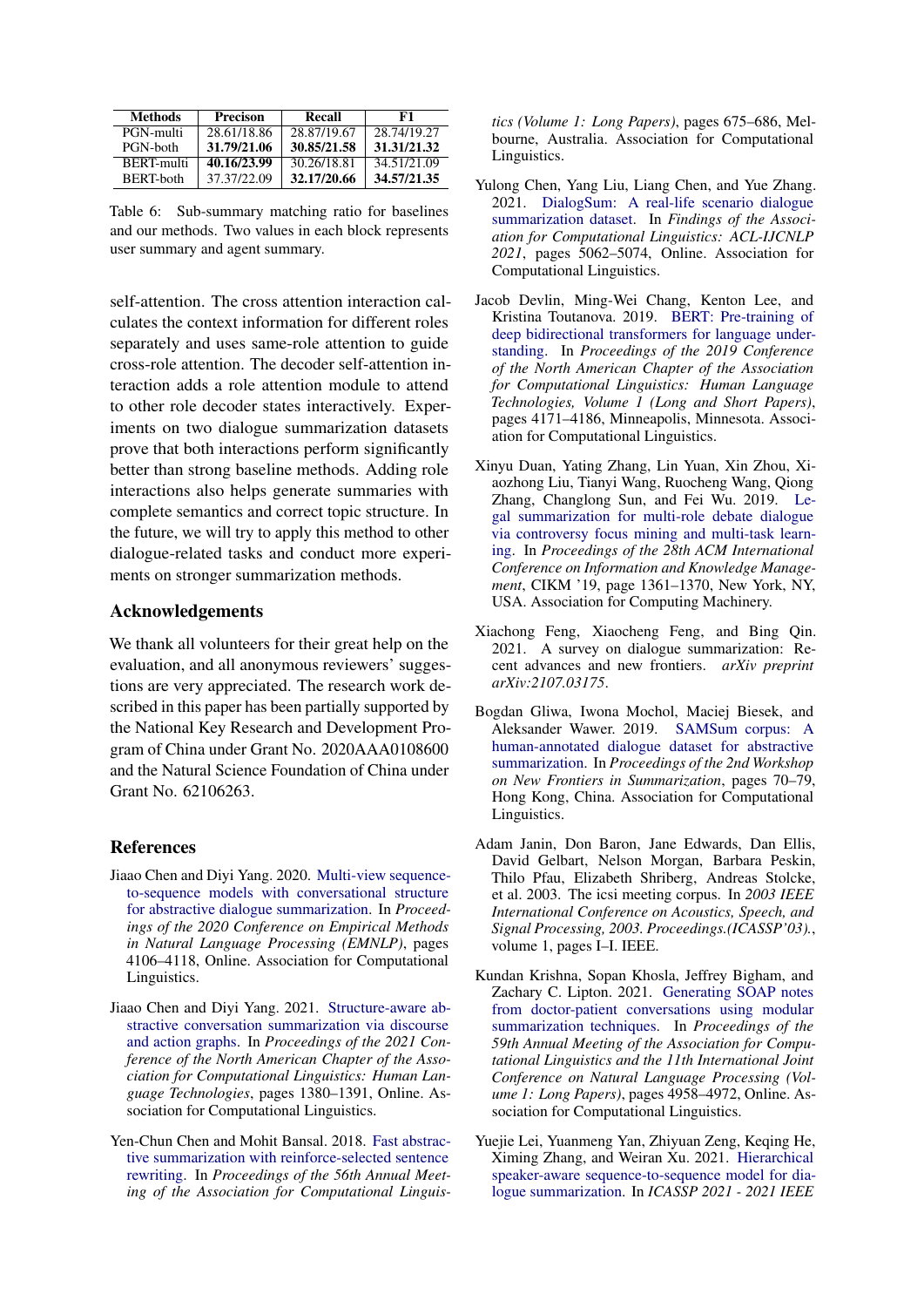*International Conference on Acoustics, Speech and Signal Processing (ICASSP)*, pages 7823–7827.

- <span id="page-9-12"></span>Mike Lewis, Yinhan Liu, Naman Goyal, Marjan Ghazvininejad, Abdelrahman Mohamed, Omer Levy, Veselin Stoyanov, and Luke Zettlemoyer. 2020. [BART: Denoising sequence-to-sequence pre](https://doi.org/10.18653/v1/2020.acl-main.703)[training for natural language generation, translation,](https://doi.org/10.18653/v1/2020.acl-main.703) [and comprehension.](https://doi.org/10.18653/v1/2020.acl-main.703) In *Proceedings of the 58th Annual Meeting of the Association for Computational Linguistics*, pages 7871–7880, Online. Association for Computational Linguistics.
- <span id="page-9-13"></span>Chin-Yew Lin and Eduard Hovy. 2002. [Manual and](https://doi.org/10.3115/1118162.1118168) [automatic evaluation of summaries.](https://doi.org/10.3115/1118162.1118168) In *Proceedings of the ACL-02 Workshop on Automatic Summarization*, pages 45–51, Phildadelphia, Pennsylvania, USA. Association for Computational Linguistics.
- <span id="page-9-2"></span>Haitao Lin, Liqun Ma, Junnan Zhu, Lu Xiang, Yu Zhou, Jiajun Zhang, and Chengqing Zong. 2021. [CSDS: A](https://aclanthology.org/2021.emnlp-main.365) [fine-grained Chinese dataset for customer service di](https://aclanthology.org/2021.emnlp-main.365)[alogue summarization.](https://aclanthology.org/2021.emnlp-main.365) In *Proceedings of the 2021 Conference on Empirical Methods in Natural Language Processing*, pages 4436–4451, Online and Punta Cana, Dominican Republic. Association for Computational Linguistics.
- <span id="page-9-0"></span>Chunyi Liu, Peng Wang, Jiang Xu, Zang Li, and Jieping Ye. 2019. Automatic dialogue summary generation for customer service. In *Proceedings of the 25th ACM SIGKDD International Conference on Knowledge Discovery & Data Mining*, pages 1957– 1965.
- <span id="page-9-11"></span>Yang Liu and Mirella Lapata. 2019. [Text summariza](https://doi.org/10.18653/v1/D19-1387)[tion with pretrained encoders.](https://doi.org/10.18653/v1/D19-1387) In *Proceedings of the 2019 Conference on Empirical Methods in Natural Language Processing and the 9th International Joint Conference on Natural Language Processing (EMNLP-IJCNLP)*, pages 3730–3740, Hong Kong, China. Association for Computational Linguistics.
- <span id="page-9-9"></span>Yuchen Liu, Jiajun Zhang, Hao Xiong, Long Zhou, Zhongjun He, Hua Wu, Haifeng Wang, and Chengqing Zong. 2020. [Synchronous speech recog](https://doi.org/10.1609/aaai.v34i05.6360)[nition and speech-to-text translation with interactive](https://doi.org/10.1609/aaai.v34i05.6360) [decoding.](https://doi.org/10.1609/aaai.v34i05.6360) *Proceedings of the AAAI Conference on Artificial Intelligence*, 34(05):8417–8424.
- <span id="page-9-4"></span>Zhengyuan Liu, Ke Shi, and Nancy Chen. 2021. [Coreference-aware dialogue summarization.](https://aclanthology.org/2021.sigdial-1.53) In *Proceedings of the 22nd Annual Meeting of the Special Interest Group on Discourse and Dialogue*, pages 509–519, Singapore and Online. Association for Computational Linguistics.
- <span id="page-9-1"></span>I McCowan, J Carletta, W Kraaij, S Ashby, S Bourban, M Flynn, M Guillemot, T Hain, J Kadlec, V Karaiskos, et al. 2005. The ami meeting corpus. In *Proceedings of Measuring Behavior 2005, 5th International Conference on Methods and Techniques in Behavioral Research*, pages 137–140. Noldus Information Technology.
- <span id="page-9-6"></span>Yashar Mehdad, Giuseppe Carenini, and Raymond T. Ng. 2014. [Abstractive summarization of spoken and](https://doi.org/10.3115/v1/P14-1115) [written conversations based on phrasal queries.](https://doi.org/10.3115/v1/P14-1115) In *Proceedings of the 52nd Annual Meeting of the Association for Computational Linguistics (Volume 1: Long Papers)*, pages 1220–1230, Baltimore, Maryland. Association for Computational Linguistics.
- <span id="page-9-14"></span>Kishore Papineni, Salim Roukos, Todd Ward, and Wei-Jing Zhu. 2002. [Bleu: a method for automatic eval](https://doi.org/10.3115/1073083.1073135)[uation of machine translation.](https://doi.org/10.3115/1073083.1073135) In *Proceedings of the 40th Annual Meeting of the Association for Computational Linguistics*, pages 311–318, Philadelphia, Pennsylvania, USA. Association for Computational Linguistics.
- <span id="page-9-10"></span>Abigail See, Peter J. Liu, and Christopher D. Manning. 2017. [Get to the point: Summarization with pointer](https://doi.org/10.18653/v1/P17-1099)[generator networks.](https://doi.org/10.18653/v1/P17-1099) In *Proceedings of the 55th Annual Meeting of the Association for Computational Linguistics (Volume 1: Long Papers)*, pages 1073– 1083, Vancouver, Canada. Association for Computational Linguistics.
- <span id="page-9-3"></span>Yan Song, Yuanhe Tian, Nan Wang, and Fei Xia. 2020. [Summarizing medical conversations via identifying](https://doi.org/10.18653/v1/2020.coling-main.63) [important utterances.](https://doi.org/10.18653/v1/2020.coling-main.63) In *Proceedings of the 28th International Conference on Computational Linguistics*, pages 717–729, Barcelona, Spain (Online). International Committee on Computational Linguistics.
- <span id="page-9-7"></span>Akihiro Tamura, Kai Ishikawa, Masahiro Saikou, and Masaaki Tsuchida. 2011. [Extractive summariza](https://aclanthology.org/I11-1056)[tion method for contact center dialogues based on](https://aclanthology.org/I11-1056) [call logs.](https://aclanthology.org/I11-1056) In *Proceedings of 5th International Joint Conference on Natural Language Processing*, pages 500–508, Chiang Mai, Thailand. Asian Federation of Natural Language Processing.
- <span id="page-9-5"></span>Lu Wang and Claire Cardie. 2013. [Domain](https://aclanthology.org/P13-1137)[independent abstract generation for focused meeting](https://aclanthology.org/P13-1137) [summarization.](https://aclanthology.org/P13-1137) In *Proceedings of the 51st Annual Meeting of the Association for Computational Linguistics (Volume 1: Long Papers)*, pages 1395–1405, Sofia, Bulgaria. Association for Computational Linguistics.
- <span id="page-9-8"></span>Yining Wang, Jiajun Zhang, Long Zhou, Yuchen Liu, and Chengqing Zong. 2019. [Synchronously gener](https://doi.org/10.18653/v1/D19-1330)[ating two languages with interactive decoding.](https://doi.org/10.18653/v1/D19-1330) In *Proceedings of the 2019 Conference on Empirical Methods in Natural Language Processing and the 9th International Joint Conference on Natural Language Processing (EMNLP-IJCNLP)*, pages 3350– 3355, Hong Kong, China. Association for Computational Linguistics.
- <span id="page-9-15"></span>Tianyi Zhang, Varsha Kishore, Felix Wu, Kilian Q. Weinberger, and Yoav Artzi. 2020. [Bertscore: Eval](https://openreview.net/forum?id=SkeHuCVFDr)[uating text generation with BERT.](https://openreview.net/forum?id=SkeHuCVFDr) In *8th International Conference on Learning Representations, ICLR 2020, Addis Ababa, Ethiopia, April 26-30, 2020*. OpenReview.net.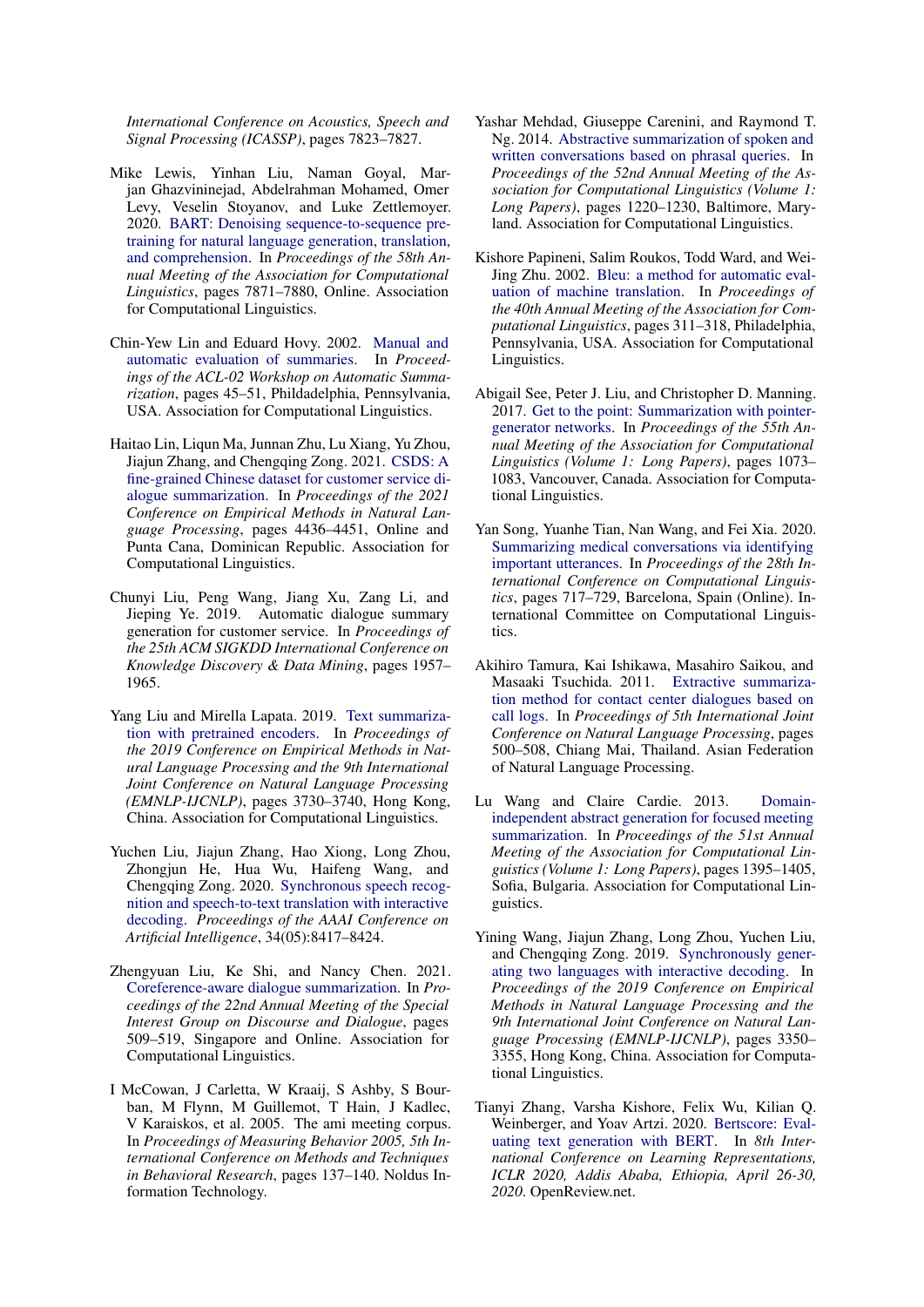- <span id="page-10-3"></span>Xinyuan Zhang, Ruiyi Zhang, Manzil Zaheer, and Amr Ahmed. 2021. [Unsupervised abstractive dia](https://ojs.aaai.org/index.php/AAAI/article/view/17703)[logue summarization for tete-a-tetes.](https://ojs.aaai.org/index.php/AAAI/article/view/17703) *Proceedings of the AAAI Conference on Artificial Intelligence*, 35(16):14489–14497.
- <span id="page-10-5"></span>Wei Zhao, Maxime Peyrard, Fei Liu, Yang Gao, Christian M. Meyer, and Steffen Eger. 2019. [MoverScore:](https://doi.org/10.18653/v1/D19-1053) [Text generation evaluating with contextualized em](https://doi.org/10.18653/v1/D19-1053)[beddings and earth mover distance.](https://doi.org/10.18653/v1/D19-1053) In *Proceedings of the 2019 Conference on Empirical Methods in Natural Language Processing and the 9th International Joint Conference on Natural Language Processing (EMNLP-IJCNLP)*, pages 563–578, Hong Kong, China. Association for Computational Linguistics.
- <span id="page-10-2"></span>Ming Zhong, Da Yin, Tao Yu, Ahmad Zaidi, Mutethia Mutuma, Rahul Jha, Ahmed Hassan Awadallah, Asli Celikyilmaz, Yang Liu, Xipeng Qiu, and Dragomir Radev. 2021. [QMSum: A new benchmark for query](https://doi.org/10.18653/v1/2021.naacl-main.472)[based multi-domain meeting summarization.](https://doi.org/10.18653/v1/2021.naacl-main.472) In *Proceedings of the 2021 Conference of the North American Chapter of the Association for Computational Linguistics: Human Language Technologies*, pages 5905–5921, Online. Association for Computational Linguistics.
- <span id="page-10-4"></span>Long Zhou, Jiajun Zhang, and Chengqing Zong. 2019. [Synchronous Bidirectional Neural Machine Transla](https://doi.org/10.1162/tacl_a_00256)[tion.](https://doi.org/10.1162/tacl_a_00256) *Transactions of the Association for Computational Linguistics*, 7:91–105.
- <span id="page-10-1"></span>Chenguang Zhu, Ruochen Xu, Michael Zeng, and Xuedong Huang. 2020. [A hierarchical network for ab](https://doi.org/10.18653/v1/2020.findings-emnlp.19)[stractive meeting summarization with cross-domain](https://doi.org/10.18653/v1/2020.findings-emnlp.19) [pretraining.](https://doi.org/10.18653/v1/2020.findings-emnlp.19) In *Findings of the Association for Computational Linguistics: EMNLP 2020*, pages 194– 203, Online. Association for Computational Linguistics.
- <span id="page-10-0"></span>Yicheng Zou, Lujun Zhao, Yangyang Kang, Jun Lin, Minlong Peng, Zhuoren Jiang, Changlong Sun, Qi Zhang, Xuanjing Huang, and Xiaozhong Liu. 2021. [Topic-oriented spoken dialogue summariza](https://ojs.aaai.org/index.php/AAAI/article/view/17723)[tion for customer service with saliency-aware topic](https://ojs.aaai.org/index.php/AAAI/article/view/17723) [modeling.](https://ojs.aaai.org/index.php/AAAI/article/view/17723) *Proceedings of the AAAI Conference on Artificial Intelligence*, 35(16):14665–14673.

# Appendix

## A Experiment Details

Here, we will introduce some detailed settings for our experiments on two datasets.

• PGN-based methods: We construct the vocabulary by choosing the top 10,000 most frequent words in the training data. The settings of PGN are the same as the original setting with hidden size 256. The optimizer is Adagrad and the learning rate is 0.15.

For CSDS dataset, we use the given word split result to construct the vocabulary. The maximum input length is set as 500. The maximum output length is 100, and the minimum is 10. We train 40 epochs without coverage mechanism or KL divergence loss (if needed) and 10 epochs with coverage mechanism and KL divergence loss. Then we choose the best checkpoint by comparing the loss on the validation set and use it to decode summaries.

For MC dataset, we use jieba $14$  tool to split sentences into words for constructing the vocabulary. The length conditions of input and output are kept the same with CSDS. We train 30 epochs without coverage mechanism and do not finetune with coverage mechanism since we found that it makes the performance worse. The KL divergence loss is added to the training loss for PGN-cross and PGN-both in all the training process.

• BERTAbs-based methods: Since the BERT model is already finetuned, there is no need to reconstruct the vocabulary. The Chinese BERT model works on character-level. Thus we set the length limit larger. The dimension and optimizer settings of BERTAbs are also the same as the original settings.

For CSDS dataset, the maximum input and output length are 1,000 and 200, respectively. The minimum output length is 15. We train the model for 4000 steps and save the checkpoint for every 400 steps. We use Adam optimizer with a warmup of 1000 steps. The KL divergence loss is added by finetuning 1000 more steps. During the inference time, we control the maximum non-repeat n-gram length as 5.

For MC dataset, the maximum input and output length are kept the same as in CSDS, and the minimum output length is 10. We train the model for 8000 steps and add the KL divergence loss in all the training process.

All the PGN-based models are run on an NVIDIA TITAN Xp, and all the BERTAbs-based models are run on an NVIDIA RTX3090. The whole running time is less than a week.

We also provide the running scripts of auto evaluation metrics for better reproduction. For ROUGE

<span id="page-10-6"></span><sup>14</sup>https://pypi.org/project/jieba/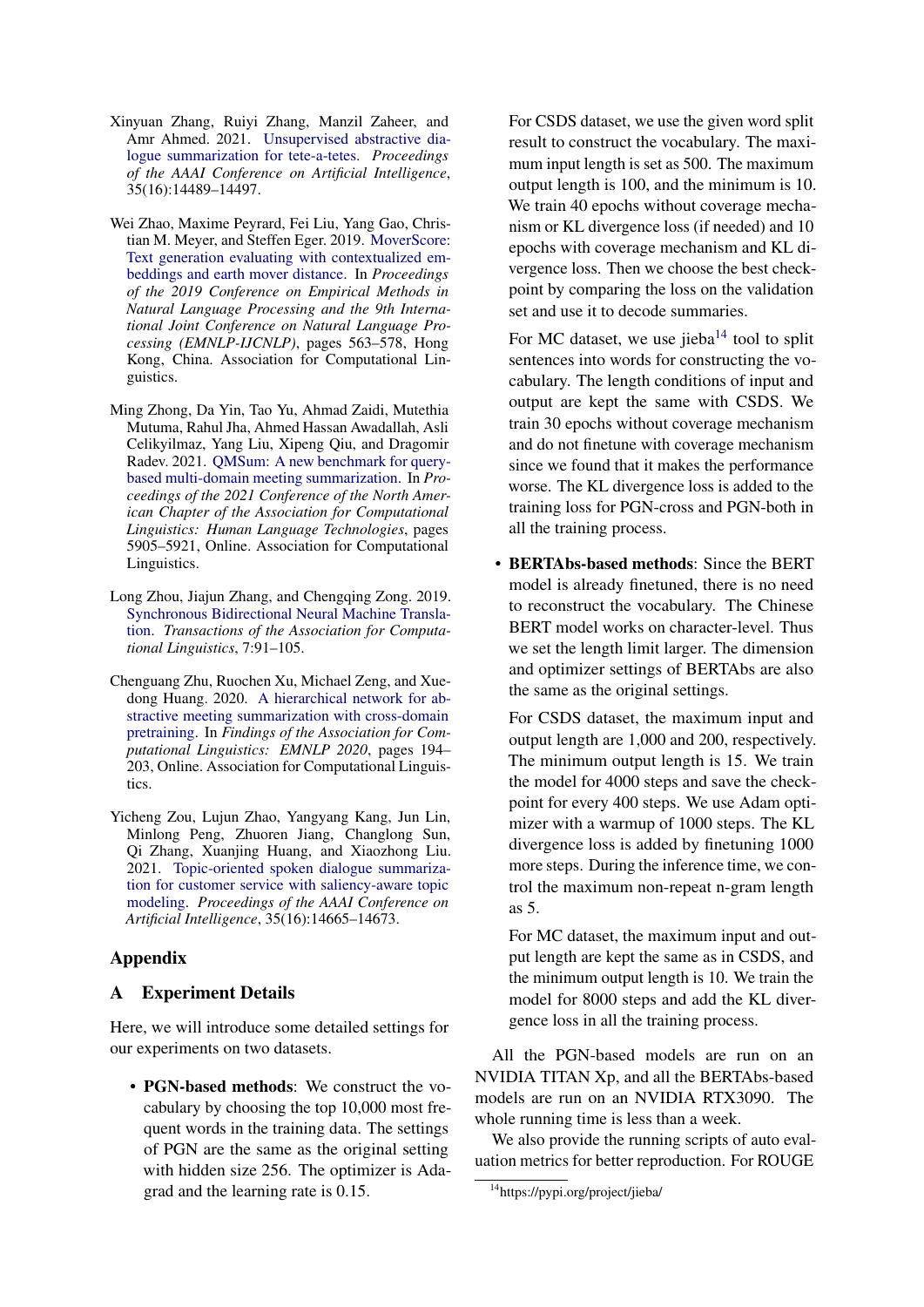metrics, we use the files2rouge<sup>[15](#page-11-0)</sup> toolkit with the default parameters. All the Chinese characters are transferred into number ids for calculation, and the period is used to split each summary into several sentences for ROUGE-L calculation. For BERTScore, we use the official code<sup>[16](#page-11-1)</sup>. For Mover-Score, we use moverscore- $v2^{17}$  $v2^{17}$  $v2^{17}$  and the bert-basechinese pretrained model for obtaining representations.

# B Case Study

Here we use the same example illustrated in the main paper to prove the effectiveness of our proposed method. The outputs of different methods are given in Figure [3.](#page-12-0) Comparing the outputs of user summary, only PGN-both correctly summarizes the key issue "*The user asked whether wechat payment is available.*", while other baselines omit it. This could be contributed to decoder self-attention interaction by attending to the information in the decoded agent summary. As for the agent summary, PGN omits the keyword "*JD*" and PGN-multi generates a redundant clause "*The customer service replied that it can be paid by wechat*". Compared with them, PGN-both generates the agent summary with both informativeness and preciseness.

As given in Figure [4,](#page-13-0) we also present the average attention distribution for cross attention module in the PGN-both method. Although the attention distributions for user summary and agent summary are different, they also show some similarities, such as both focusing on the second line from the bottom, which is the key utterance for both summaries. This could be benefited by the cross attention interaction since we close the gap between the attention distributions of different role decoders on the same role's utterances.

## C Ethical Concerns

We only use the data provided by two datasets for training. The private information in CSDS has already been anonymized, such as replacing all numbers with special token <NUM> and all order IDs with <ORDER-ID>. There is no personal information available in CSDS. The circumstance is the same for MC, where all the dialogues do not contain detailed personal information. Thus the methods provided in our experiment do not have

any issues with privacy disclosure. As for human evaluation, all the participants are Chinese graduate students who volunteer to make the evaluation, and they are all proficient in Chinese. We first let them read the evaluating instructions and let them evaluate ten samples without showing the model name for each summary. After confirming that the results provided by three volunteers attain a moderate level of agreement on all the aspects, we allow them to examine the remaining samples.

<span id="page-11-0"></span><sup>15</sup>https://github.com/pltrdy/files2rouge

<span id="page-11-1"></span><sup>16</sup>https://pypi.org/project/bert-score/0.2.1/

<span id="page-11-2"></span><sup>17</sup>https://github.com/AIPHES/emnlp19-moverscore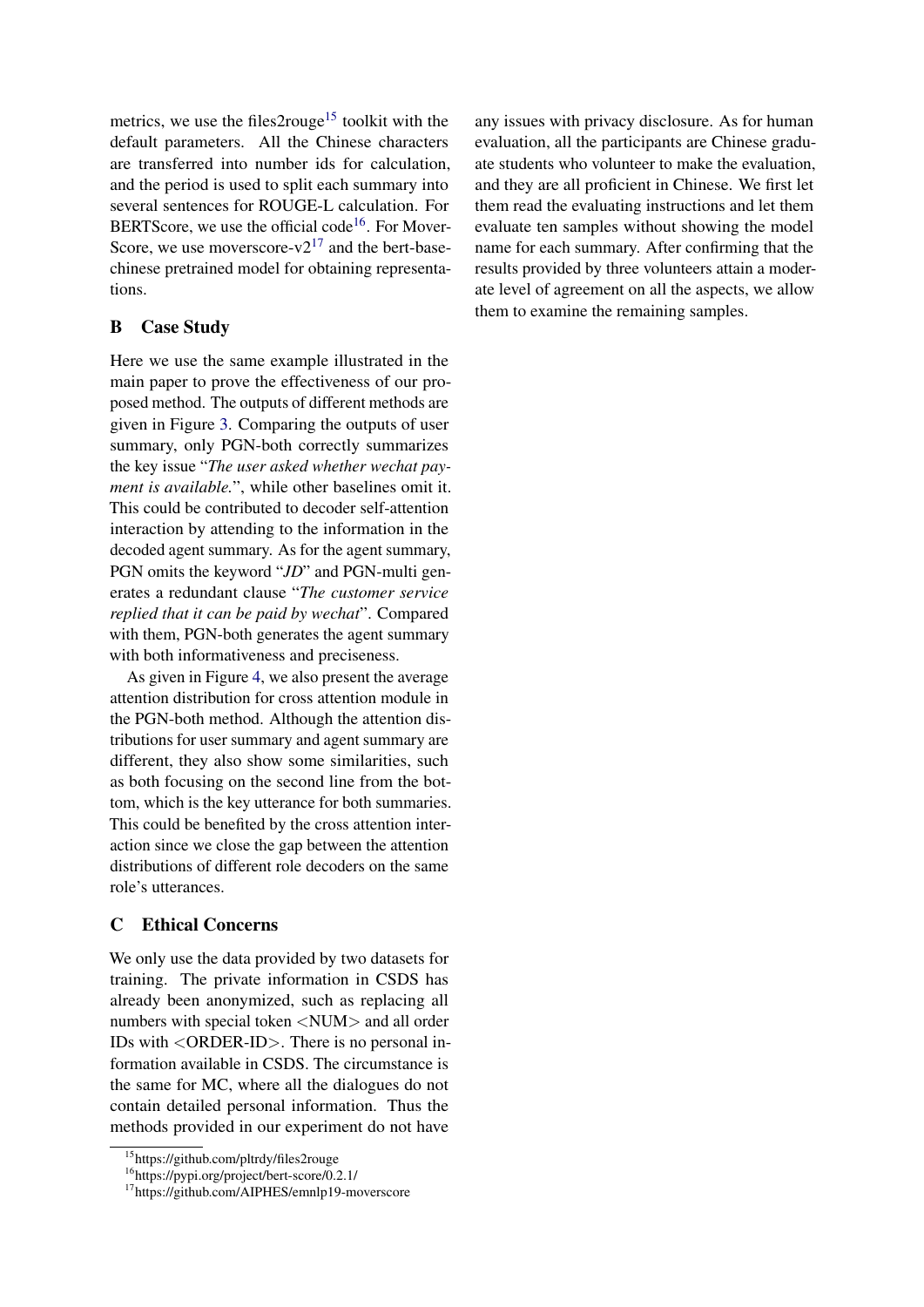<span id="page-12-0"></span>

| <b>User Summary</b> |                                                                                                                                                                                                                                        |  |  |  |  |
|---------------------|----------------------------------------------------------------------------------------------------------------------------------------------------------------------------------------------------------------------------------------|--|--|--|--|
| <b>PGN</b>          | 用户询问原来绑定的手机号没用了, 然后密码又忘了吗。(The user said that the<br>original mobile phone number was useless, and forgot the password.)                                                                                                               |  |  |  |  |
| <b>PGN-multi</b>    | 用户询问原来绑定的手机号没用了, 然后我密码又忘了怎么办。(The user said<br>that the original mobile phone number was useless, and how to deal with since I<br>forgot the password.)                                                                                |  |  |  |  |
| <b>PGN-both</b>     | 用户表示绑定的手机号没用了,然后密码又忘了。用户询问是否可以微信支付。<br>(The user said that the original mobile phone number was useless, and forgot the<br>password. The user asked whether wechat payment is available.)                                              |  |  |  |  |
| Refer-<br>ence      | 用户表示绑定手机号不用了,密码忘记。用户询问京东是否可以微信支付。<br>(The user said that the mobile phone number was useless, and forgot the password.<br>The user asked whether Jingdong can pay via wechat.)                                                         |  |  |  |  |
|                     | <b>Agent Summary</b>                                                                                                                                                                                                                   |  |  |  |  |
| <b>PGN</b>          | 客服回答这边为用户升级专员[数字]小时回电。客服回答正常是可以微信支付。<br>(The customer service helped the user upgrade the commissioner and called back in<br>[NUM] hours. The customer service replied that it can be paid by wechat normally.)                        |  |  |  |  |
| <b>PGN-multi</b>    | 客服帮助用户转接专员。客服表示可以微信支付。客服表示京东是可以微信支<br>付 。(The customer service helped the user transfer the specialist. The customer<br>service replied that it can be paid by wechat. The customer service replied that JD<br>can be paid by wechat.) |  |  |  |  |
| <b>PGN-both</b>     | 客服帮助用户转接专员处理。客服表示京东是可以微信支付的。(The customer<br>service helped the user transfer the specialist to deal with. The customer service<br>replied that JD can be paid by wechat.)                                                             |  |  |  |  |
| Refer-<br>ence      | 客服帮助用户转接专员失败后表示[数字]小时内回电。客服表示京东可以微信<br>支付。(The customer service helped the user to call back within [number] hours<br>after the transfer specialist fails. The customer service said JD could pay via wechat.)                         |  |  |  |  |

Figure 3: The generated summaries and ground truth for the example dialogue.